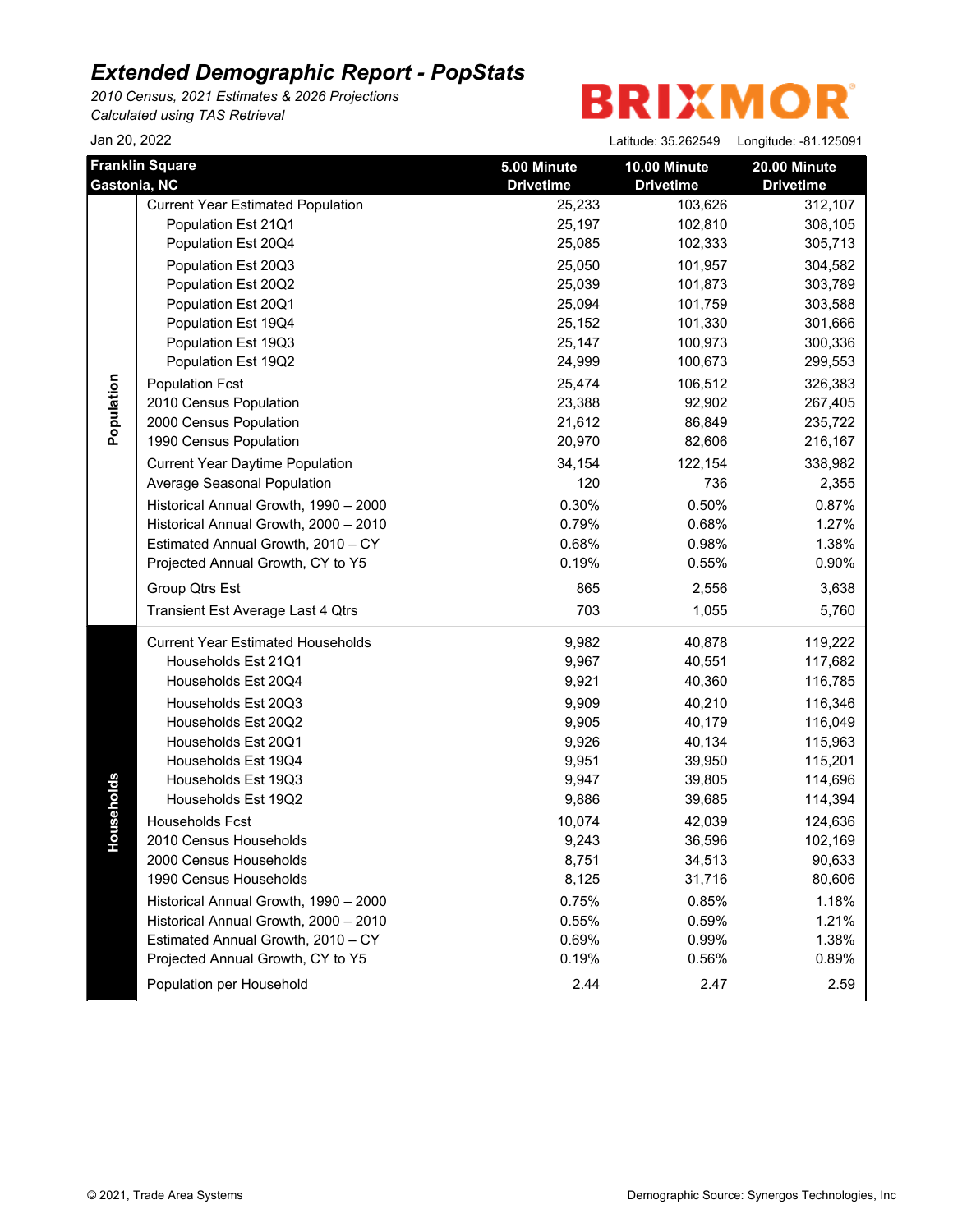*2010 Census, 2021 Estimates & 2026 Projections Calculated using TAS Retrieval*

| Jan 20, 2022                                  |                                 | Latitude: 35.262549              | Longitude: -81.125091            |
|-----------------------------------------------|---------------------------------|----------------------------------|----------------------------------|
| <b>Franklin Square</b><br>Gastonia, NC        | 5.00 Minute<br><b>Drivetime</b> | 10.00 Minute<br><b>Drivetime</b> | 20.00 Minute<br><b>Drivetime</b> |
| HH Income \$500,000 or more                   | 0.4%                            | 0.5%                             | 0.5%                             |
| HH Income \$250,000 to \$499,999              | 0.5%                            | 0.6%                             | 0.6%                             |
| HH Income \$200,000 to \$249,999              | 1.2%                            | 1.3%                             | 1.5%                             |
| HH Income \$175,000 to \$199,999              | 2.2%                            | 1.9%                             | 2.5%                             |
| HH Income \$150,000 to \$174,999              | 2.8%                            | 2.7%                             | 3.4%                             |
| HH Income \$100,000 to 149,999                | 12.3%                           | 13.0%                            | 13.7%                            |
| HH Income \$75,000 to 99,999                  | 13.0%                           | 12.4%                            | 13.0%                            |
| HH Income \$50,000 to 74,999                  | 20.3%                           | 18.5%                            | 19.0%                            |
| HH Income \$35,000 to 49,999                  | 13.3%                           | 14.7%                            | 14.0%                            |
| HH Income \$25,000 to 34,999                  | 10.6%                           | 10.3%                            | 10.1%                            |
| HH Income \$15,000 to 24,999                  | 10.8%                           | 11.1%                            | 9.9%                             |
| HH Income \$0 to 14,999                       | 12.6%                           | 13.1%                            | 11.7%                            |
| Average Household Income                      | \$67,960                        | \$67,836                         | \$72,041                         |
| Median Household Income                       | \$52,693                        | \$50,955                         | \$55,047                         |
| Per Capita Income                             | \$27,411                        | \$27,197                         | \$27,727                         |
| 2000 Average HH Income                        | \$48,179                        | \$47,115                         | \$47,986                         |
| 2000 Median HH Income                         | \$40,056                        | \$36,660                         | \$38,621                         |
| Disposable HH Income \$500,000 or more        | #N/A                            | #N/A                             | #N/A                             |
| Disposable HH Income \$250,000 to \$499,999   | #N/A                            | #N/A                             | #N/A                             |
| Disposable HH Income \$200,000 to \$249,999   | #N/A                            | #N/A                             | #N/A                             |
| Disposable HH Income \$175,000 to \$199,999   | 0%                              | 1%                               | 1%                               |
| Disposable HH Income \$150,000 to \$174,999   | 1%                              | $1\%$                            | 2%                               |
| Disposable HH Income \$100,000 to \$149,999   | 10%                             | 10%                              | 11%                              |
| Disposable HH Income \$75,000 to \$99,999     | 12%                             | 12%                              | 13%                              |
| Disposable HH Income \$50,000 to \$74,999     | 20%                             | 19%                              | 20%                              |
| Disposable HH Income \$35,000 to \$49,999     | 16%                             | 16%                              | 16%                              |
| Disposable HH Income \$25,000 to \$34,999     | 12%                             | 12%                              | 12%                              |
| Disposable HH Income \$15,000 to \$24,999     | 13%                             | 13%                              | 12%                              |
| Disposable HH Income \$0 to\$14,999           | 14%                             | 14%                              | 13%                              |
| Average Disposable Income                     | 54,984                          | 54,917                           | 58,326                           |
| Median Disposable Income                      | 45,534                          | 44,186                           | 47,516                           |
| Householder White - Count                     | 6,583                           | 27,499                           | 72,496                           |
| Median HH Income                              | \$56,983                        | \$57,379                         | \$62,278                         |
| Average HH Income                             | \$67,650                        | \$68,331                         | \$72,569                         |
| Householder Black or African-American - Count | 1,881                           | 8,622                            | 32,380                           |
| Median HH Income                              | \$44,745                        | \$38,472                         | \$44,220                         |
| Average HH Income                             | \$48,609                        | \$46,855                         | \$54,744                         |
| Householder Hispanic - Count                  | 860                             | 2,614                            | 7,579                            |
| Median HH Income                              | \$38,040                        | \$40,863                         | \$45,567                         |
| Average HH Income                             | \$50,311                        | \$50,132                         | \$55,252                         |
| Householder Asian or Pacific Islander - Count | 167                             | 674                              | 2,470                            |
| Median HH Income                              | \$98,436                        | \$76,336                         | \$72,495                         |
| Average HH Income                             | \$107,250                       | \$89,336                         | \$85,537                         |
| Householder Other or Pacific Islander - Count | 491                             | 1,470                            | 4,297                            |
| Median HH Income                              | \$44,721                        | \$39,290                         | \$45,490                         |
| Average HH Income                             | \$53,352                        | \$50,639                         | \$54,716                         |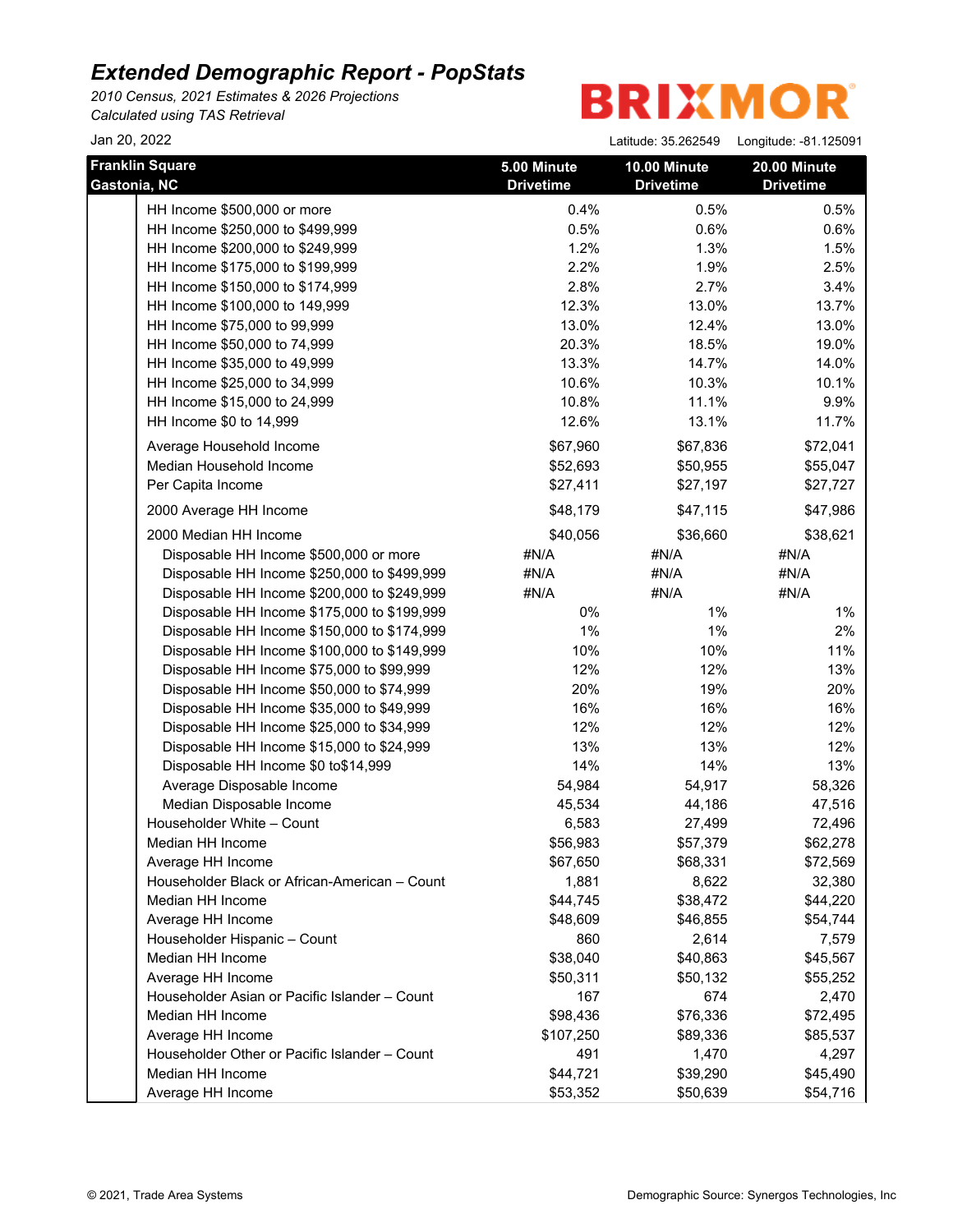*2010 Census, 2021 Estimates & 2026 Projections Calculated using TAS Retrieval*

| Jan 20, 2022              |                                        |                                 | Latitude: 35.262549              | Longitude: -81.125091            |  |
|---------------------------|----------------------------------------|---------------------------------|----------------------------------|----------------------------------|--|
|                           | <b>Franklin Square</b><br>Gastonia, NC | 5.00 Minute<br><b>Drivetime</b> | 10.00 Minute<br><b>Drivetime</b> | 20.00 Minute<br><b>Drivetime</b> |  |
|                           | Male Population                        | 12,080                          | 49,830                           | 151,008                          |  |
| Gender                    | Female Population                      | 13,152                          | 53,795                           | 161,099                          |  |
|                           | Count of Pop 0 to 4 years              | 1,608                           | 6,576                            | 19,611                           |  |
|                           | Count of Pop 0 to 7 years              | 2,299                           | 9,448                            | 28,205                           |  |
|                           | Count of Pop 5 - 13                    | 2,889                           | 12,013                           | 36,650                           |  |
|                           | Count of Pop 14 - 18                   | 1,173                           | 5,135                            | 16,181                           |  |
|                           | Count of Pop 19 - 22                   | 1,178                           | 5,313                            | 16,878                           |  |
|                           | Count of Pop 22 - 25                   | 941                             | 4,082                            | 12,559                           |  |
|                           | Count of Pop 25 - 29                   | 1,544                           | 6,692                            | 20,420                           |  |
|                           | Count of Pop 30 - 34                   | 1,559                           | 6,400                            | 17,864                           |  |
|                           | Count of Pop 35 - 39                   | 1,574                           | 6,297                            | 18,432                           |  |
|                           | Count of Pop 40 - 44                   | 1,560                           | 6,348                            | 19,545                           |  |
|                           | Count of Pop 45 - 59                   | 4,903                           | 20,650                           | 64,091                           |  |
|                           | Count of Pop 60 - 74                   | 4,259                           | 16,995                           | 50,774                           |  |
|                           | Count of Pop 75 - 84                   | 1,479                           | 5,407                            | 14,949                           |  |
|                           | Count of Pop 85+                       | 567                             | 1,719                            | 4,152                            |  |
| by Age                    | % of Pop 0 to 4 years                  | 6.4%                            | 6.3%                             | 6.3%                             |  |
|                           | % of Pop 0 to 7 years                  | 9.1%                            | 9.1%                             | 9.0%                             |  |
|                           | % of Pop 5 - 13                        | 11.5%                           | 11.6%                            | 11.7%                            |  |
|                           | % of Pop 14 - 18                       | 4.6%                            | 5.0%                             | 5.2%                             |  |
|                           | % of Pop 19 - 22                       | 4.7%                            | 5.1%                             | 5.4%                             |  |
|                           | % of Pop 22 - 25                       | 3.7%                            | 3.9%                             | 4.0%                             |  |
|                           | % of Pop 25 - 29                       | 6.1%                            | 6.5%                             | 6.5%                             |  |
|                           | % of Pop 30 - 34                       | 6.2%                            | 6.2%                             | 5.7%                             |  |
|                           | % of Pop 35 - 39                       | 6.2%                            | 6.1%                             | 5.9%                             |  |
|                           | % of Pop 40 - 44                       | 6.2%                            | 6.1%                             | 6.3%                             |  |
|                           | % of Pop 45 - 59                       | 19.4%                           | 19.9%                            | 20.5%                            |  |
|                           | % of Pop 60 - 74                       | 16.9%                           | 16.4%                            | 16.3%                            |  |
|                           | % of Pop 75 - 84                       | 5.9%                            | 5.2%                             | 4.8%                             |  |
|                           | % of Pop 85+                           | 2.2%                            | 1.7%                             | 1.3%                             |  |
|                           |                                        |                                 |                                  |                                  |  |
|                           | Median Age<br>Average Age              | 40.5<br>40.6                    | 39.4<br>39.7                     | 39.3<br>39.3                     |  |
|                           | % of Pop 0 to 4 years                  | 6.8%                            | 6.8%                             | 6.6%                             |  |
|                           | % of Pop 5 - 13                        | 12.1%                           | 12.3%                            | 12.4%                            |  |
|                           | % of Pop 14 - 18                       | 5.1%                            | 5.3%                             | 5.5%                             |  |
|                           | % of Pop 19 - 22                       | 5.1%                            | 5.4%                             | 5.7%                             |  |
|                           | % of Pop 22 - 25                       | 3.9%                            | 4.1%                             | 4.2%                             |  |
|                           | % of Pop 25 - 29                       | 6.3%                            | 6.8%                             | 6.9%                             |  |
|                           | % of Pop 30 - 34                       | 6.3%                            | 6.3%                             | 5.9%                             |  |
|                           | % of Pop 35 - 39                       | 6.2%                            | 6.1%                             | 5.9%                             |  |
|                           | % of Pop 40 - 44                       | 6.5%                            | 6.1%                             | 6.2%                             |  |
| Male Population<br>by Age | % of Pop 45 - 59                       | 20.0%                           | 19.9%                            | 20.4%                            |  |
|                           | % of Pop 75 - 84                       | 4.8%                            | 4.2%                             | 4.0%                             |  |
|                           | % of Pop 60 - 74                       | 15.8%                           | 15.7%                            | 15.5%                            |  |
|                           | % of Pop 85+                           | 1.1%                            | 0.9%                             | 0.8%                             |  |
|                           | Median Age                             | 38.5                            | 37.4                             | 37.3                             |  |
|                           |                                        |                                 |                                  |                                  |  |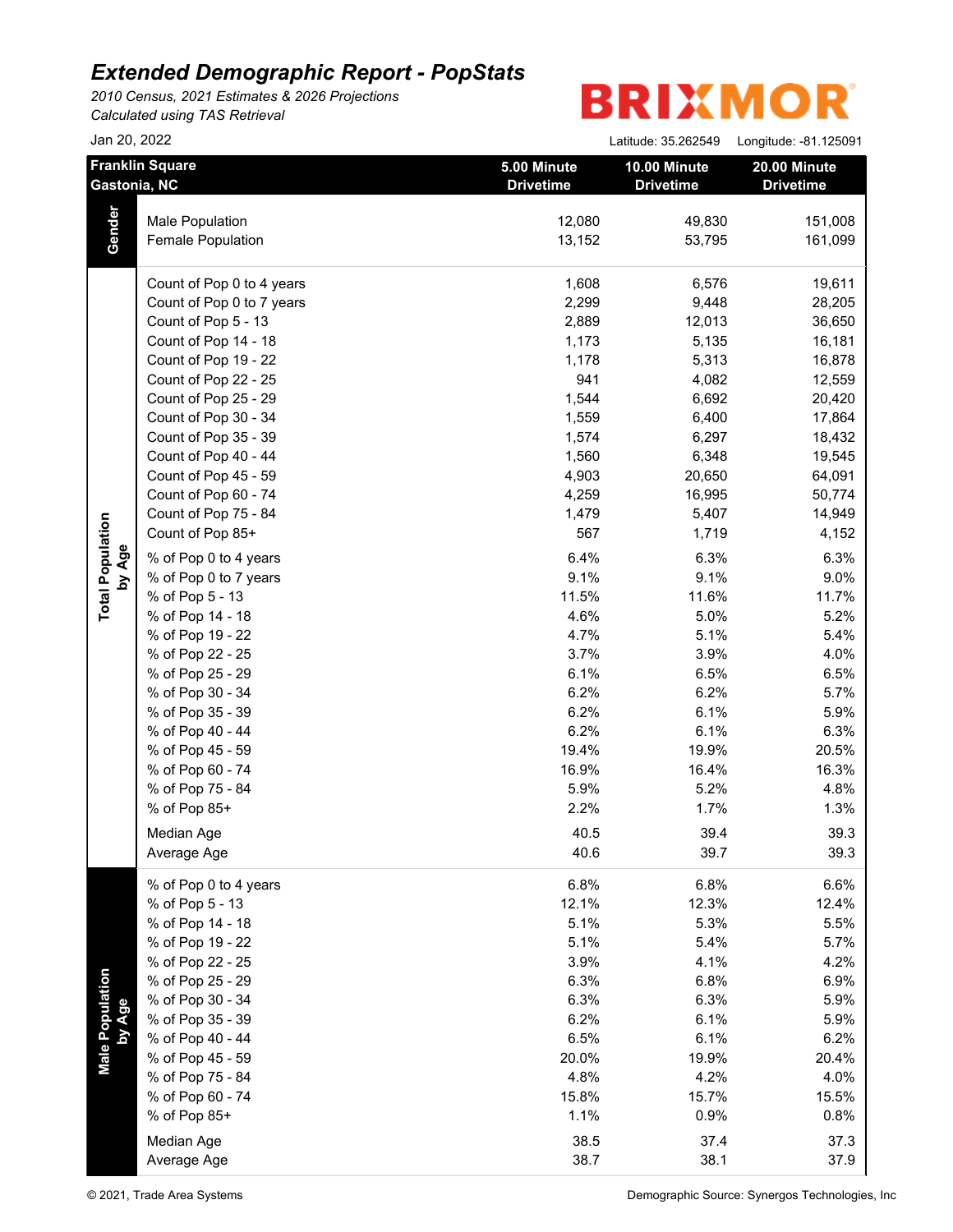*2010 Census, 2021 Estimates & 2026 Projections Calculated using TAS Retrieval*

|                    | Jan 20, 2022                                  |                                 | Latitude: 35.262549              | Longitude: -81.125091            |
|--------------------|-----------------------------------------------|---------------------------------|----------------------------------|----------------------------------|
|                    | <b>Franklin Square</b><br>Gastonia, NC        | 5.00 Minute<br><b>Drivetime</b> | 10.00 Minute<br><b>Drivetime</b> | 20.00 Minute<br><b>Drivetime</b> |
|                    | % of Pop 0 to 4 years                         | 6.0%                            | 6.0%                             | 5.9%                             |
|                    | % of Pop 5 - 13                               | 10.8%                           | 10.9%                            | 11.1%                            |
|                    | % of Pop 14 - 18                              | 4.2%                            | 4.6%                             | 4.9%                             |
|                    | % of Pop 19 - 22                              | 4.2%                            | 4.8%                             | 5.1%                             |
|                    | % of Pop 22 - 25                              | 3.6%                            | 3.8%                             | 3.8%                             |
|                    | % of Pop 25 - 29                              | 5.9%                            | 6.1%                             | 6.2%                             |
|                    | % of Pop 30 - 34                              | 6.1%                            | 6.1%                             | 5.6%                             |
| by Age             | % of Pop 35 - 39                              | 6.3%                            | 6.1%                             | 5.9%                             |
|                    | % of Pop 40 - 44                              | 5.9%                            | 6.1%                             | 6.4%                             |
|                    | % of Pop 45 - 59                              | 18.9%                           | 19.9%                            | 20.7%                            |
|                    | % of Pop 60 - 74                              | 17.9%                           | 17.1%                            | 17.0%                            |
|                    | % of Pop 75 - 84                              | 6.9%                            | 6.1%                             | 5.5%                             |
|                    | % of Pop 85+                                  | 3.3%                            | 2.4%                             | 1.9%                             |
|                    | Median Age                                    | 42.4                            | 41.4                             | 41.1                             |
|                    | Average Age                                   | 42.3                            | 41.2                             | 40.6                             |
|                    | <b>Count of White</b>                         | 18,018                          | 72,456                           | 195,072                          |
|                    | Count of Black or African-American            | 4,648                           | 22,305                           | 87,152                           |
|                    | Count of Asian or Pacific Islander            | 352                             | 1,838                            | 9,306                            |
|                    | Count of Other races                          | 2,214                           | 7,028                            | 20,578                           |
|                    | White                                         | 71.4%                           | 69.9%                            | 62.5%                            |
| Race               | <b>Black or African American</b>              | 18.4%                           | 21.5%                            | 27.9%                            |
|                    | Asian                                         | 1.4%                            | 1.8%                             | 3.0%                             |
|                    | <b>Other Races</b>                            | 8.8%                            | 6.8%                             | 6.6%                             |
|                    | Speak English at Home                         | 86.6%                           | 88.9%                            | 88.1%                            |
|                    | Speak Spanish at Home                         | 10.3%                           | 8.1%                             | 7.9%                             |
|                    | Speak French or French Creole at Home         | 0.1%                            | 0.2%                             | 0.3%                             |
|                    | Speak German at Home                          | 0.0%                            | 0.1%                             | 0.2%                             |
| Language<br>Spoken | Speak Russian or Other Slavic Language at Hor | 0.9%                            | 0.3%                             | 0.2%                             |
|                    | Speak Other Indo-European Language at Home    | 0.6%                            | 0.7%                             | 0.7%                             |
|                    | Speak Chinese at Home                         | 0.0%                            | 0.1%                             | 0.1%                             |
|                    | Speak Korean at Home                          | 0.1%                            | 0.1%                             | 0.0%                             |
|                    | Speak Vietnamese at Home                      | 0.2%                            | 0.3%                             | 0.7%                             |
|                    | Speak Other Asian Language at Home            | 0.3%                            | 0.3%                             | 1.1%                             |
|                    | Speak Tagalog and Other Pacific Languages at  | 0.4%                            | 0.5%                             | 0.2%                             |
|                    | Speak Other Language at Home                  | 0.5%                            | 0.5%                             | 0.5%                             |
|                    | <b>Hispanic Population</b>                    | 2,677                           | 8,901                            | 26,240                           |
|                    | <b>Hispanic Population Percent</b>            | 10.6%                           | 8.6%                             | 8.4%                             |
|                    | Mexican                                       | 56.7%                           | 51.6%                            | 46.4%                            |
|                    | Puerto Rican                                  | 12.0%                           | 15.6%                            | 11.8%                            |
|                    | Cuban                                         | 2.0%                            | 3.7%                             | 3.9%                             |
|                    | Dominican                                     | 2.0%                            | 3.4%                             | 4.1%                             |
|                    | <b>Central American</b>                       | 5.8%                            | 7.8%                             | 19.2%                            |
|                    | South American                                | 19.3%                           | 14.4%                            | 11.0%                            |
|                    | Other Hispanic                                | 2.2%                            | 3.5%                             | 3.6%                             |
|                    | 2000 Hispanic Population Percent              | 4%                              | 4%                               | 3%                               |
|                    |                                               | 1%                              | 1%                               | 1%                               |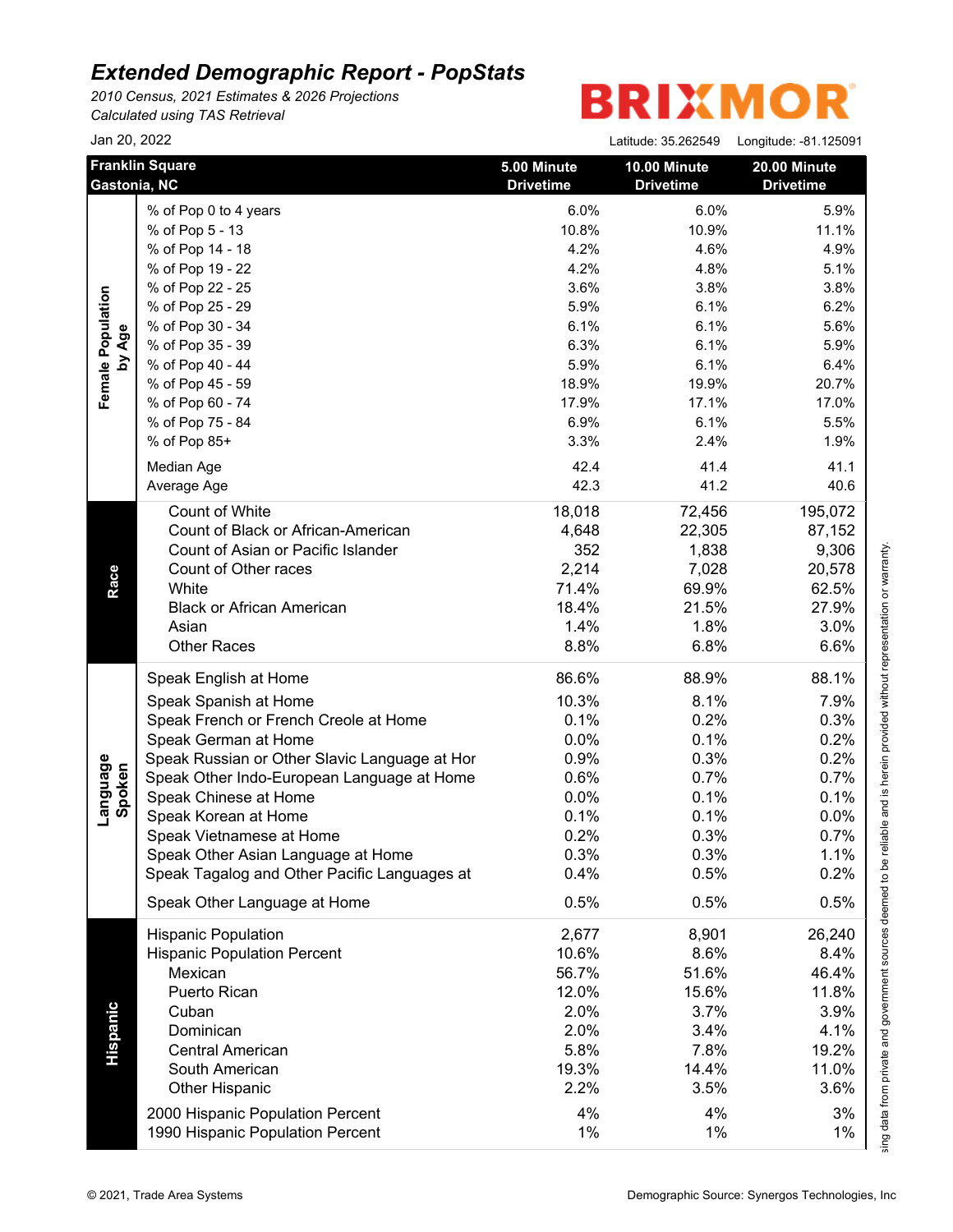*2010 Census, 2021 Estimates & 2026 Projections Calculated using TAS Retrieval*

## **BRIXMOR**

| Jan 20, 2022           |                                                                                                                                                                                                                                                                           |                                                                                    | Latitude: 35.262549                                                                         | Longitude: -81.125091                                                                          |
|------------------------|---------------------------------------------------------------------------------------------------------------------------------------------------------------------------------------------------------------------------------------------------------------------------|------------------------------------------------------------------------------------|---------------------------------------------------------------------------------------------|------------------------------------------------------------------------------------------------|
| Gastonia, NC           | <b>Franklin Square</b>                                                                                                                                                                                                                                                    | 5.00 Minute<br><b>Drivetime</b>                                                    | <b>10.00 Minute</b><br><b>Drivetime</b>                                                     | 20.00 Minute<br><b>Drivetime</b>                                                               |
|                        | American (percent of total population)                                                                                                                                                                                                                                    | 11.4%                                                                              | 11.9%                                                                                       | 11.5%                                                                                          |
|                        | American                                                                                                                                                                                                                                                                  | 10.8%                                                                              | 11.4%                                                                                       | 11.1%                                                                                          |
|                        | Native American (ie. Indian/Eskimo)                                                                                                                                                                                                                                       | 0.6%                                                                               | 0.5%                                                                                        | 0.4%                                                                                           |
|                        | Hawaiian/Pacific Islander                                                                                                                                                                                                                                                 | 0.0%                                                                               | 0.0%                                                                                        | 0.0%                                                                                           |
|                        | Asian (percent of total population)                                                                                                                                                                                                                                       | 1.4%                                                                               | 1.8%                                                                                        | 3.0%                                                                                           |
|                        | Chinese                                                                                                                                                                                                                                                                   | 0.2%                                                                               | 0.1%                                                                                        | 0.1%                                                                                           |
|                        | Japanese                                                                                                                                                                                                                                                                  | 0.1%                                                                               | $0.0\%$                                                                                     | $0.0\%$                                                                                        |
|                        | Korean                                                                                                                                                                                                                                                                    | $0.0\%$                                                                            | 0.1%                                                                                        | 0.0%                                                                                           |
|                        | South Central Asian (ie. Indian)                                                                                                                                                                                                                                          | 0.3%                                                                               | 0.4%                                                                                        | 0.7%                                                                                           |
|                        | South East Asian (ie. Vietnamese)                                                                                                                                                                                                                                         | 0.7%                                                                               | $1.0\%$                                                                                     | 1.8%                                                                                           |
|                        | <b>Other Asian</b>                                                                                                                                                                                                                                                        | 0.1%                                                                               | 0.1%                                                                                        | 0.2%                                                                                           |
|                        | European (percent of total population)                                                                                                                                                                                                                                    | 24.4%                                                                              | 24.8%                                                                                       | 22.0%                                                                                          |
|                        | <b>British</b>                                                                                                                                                                                                                                                            | 5.1%                                                                               | 4.7%                                                                                        | 4.3%                                                                                           |
|                        | Dutch                                                                                                                                                                                                                                                                     | 0.6%                                                                               | 0.6%                                                                                        | 0.5%                                                                                           |
|                        | French                                                                                                                                                                                                                                                                    | 0.7%                                                                               | 0.7%                                                                                        | 0.6%                                                                                           |
|                        | German                                                                                                                                                                                                                                                                    | 5.9%                                                                               | 6.0%                                                                                        | 5.3%                                                                                           |
|                        | Italian                                                                                                                                                                                                                                                                   | 1.2%                                                                               | 1.3%                                                                                        | 1.2%                                                                                           |
|                        | Polish                                                                                                                                                                                                                                                                    | 0.6%                                                                               | 0.5%                                                                                        | 0.5%                                                                                           |
|                        | Scandinavian                                                                                                                                                                                                                                                              | 0.4%                                                                               | 0.5%                                                                                        | 0.5%                                                                                           |
|                        | Scotch/Irish                                                                                                                                                                                                                                                              | 8.3%                                                                               | 8.7%                                                                                        | 7.5%                                                                                           |
|                        | Other European (ie. Greek/Russian)                                                                                                                                                                                                                                        | 1.6%                                                                               | 1.8%                                                                                        | 1.7%                                                                                           |
|                        | Middle Eastern                                                                                                                                                                                                                                                            | 0.2%                                                                               | 0.2%                                                                                        | 0.2%                                                                                           |
|                        | <b>Other Ancestry</b>                                                                                                                                                                                                                                                     | 26.3%                                                                              | 26.6%                                                                                       | 31.2%                                                                                          |
|                        | <b>Unclassified Ancestry</b>                                                                                                                                                                                                                                              | 25.7%                                                                              | 26.2%                                                                                       | 23.7%                                                                                          |
| Education<br>(Age 25+) | Adult Population (25 Years or Older)                                                                                                                                                                                                                                      | 17,444                                                                             | 70,507                                                                                      | 210,227                                                                                        |
|                        | Elementary (0 to 8)                                                                                                                                                                                                                                                       | 6.2%                                                                               | 5.2%                                                                                        | 5.4%                                                                                           |
|                        | Some High School (9 to 11)                                                                                                                                                                                                                                                | 10.4%                                                                              | 11.3%                                                                                       | 10.3%                                                                                          |
|                        | High School Graduate (12)                                                                                                                                                                                                                                                 | 31.0%                                                                              | 29.6%                                                                                       | 29.3%                                                                                          |
|                        | Some College (13 to 16)                                                                                                                                                                                                                                                   | 21.4%                                                                              | 21.3%                                                                                       | 22.3%                                                                                          |
|                        | Associates Degree Only                                                                                                                                                                                                                                                    | 9.4%                                                                               | 9.9%                                                                                        | 9.6%                                                                                           |
|                        | <b>Bachelors Degree Only</b>                                                                                                                                                                                                                                              | 14.8%                                                                              | 15.4%                                                                                       | 15.8%                                                                                          |
|                        | Graduate Degree                                                                                                                                                                                                                                                           | 6.8%                                                                               | 7.3%                                                                                        | 7.2%                                                                                           |
| Household<br>Type      | % College $(4+)$<br>Total Households - count<br>One Person HHs - count<br>Family HHs - count<br>Married Couple - count<br>w/own children - count<br>w/out own children - count<br>Male Householder - count<br>Female Householder - count<br>Non-Family Households - count | 21.6%<br>9,982<br>2,828<br>6,464<br>4,528<br>1,552<br>2,976<br>500<br>1,435<br>690 | 22.7%<br>40,878<br>11,408<br>26,375<br>17,715<br>6,230<br>11,485<br>2,136<br>6,525<br>3,096 | 23.0%<br>119,222<br>29,746<br>82,049<br>55,208<br>20,524<br>34,684<br>6,453<br>20,388<br>7,426 |
|                        | 1 Person Household                                                                                                                                                                                                                                                        | 28.3%                                                                              | 27.9%                                                                                       | 25.0%                                                                                          |
|                        | 2 Person Household                                                                                                                                                                                                                                                        | 34.0%                                                                              | 33.1%                                                                                       | 32.9%                                                                                          |
|                        | 3 Person Household                                                                                                                                                                                                                                                        | 16.8%                                                                              | 17.5%                                                                                       | 18.0%                                                                                          |
|                        | 4 Person Household                                                                                                                                                                                                                                                        | 11.9%                                                                              | 12.5%                                                                                       | 13.7%                                                                                          |
|                        | 5 Person Household                                                                                                                                                                                                                                                        | 5.7%                                                                               | 5.5%                                                                                        | 6.4%                                                                                           |
|                        | 6 Person Household                                                                                                                                                                                                                                                        | 2.0%                                                                               | 2.1%                                                                                        | 2.4%                                                                                           |
|                        | 7+ Person Household                                                                                                                                                                                                                                                       | 1.2%                                                                               | 1.3%                                                                                        | 1.6%                                                                                           |
|                        | % Households With Children                                                                                                                                                                                                                                                | 25.6%                                                                              | 25.6%                                                                                       | 28.2%                                                                                          |

This report was produced us<br>T This report was produced us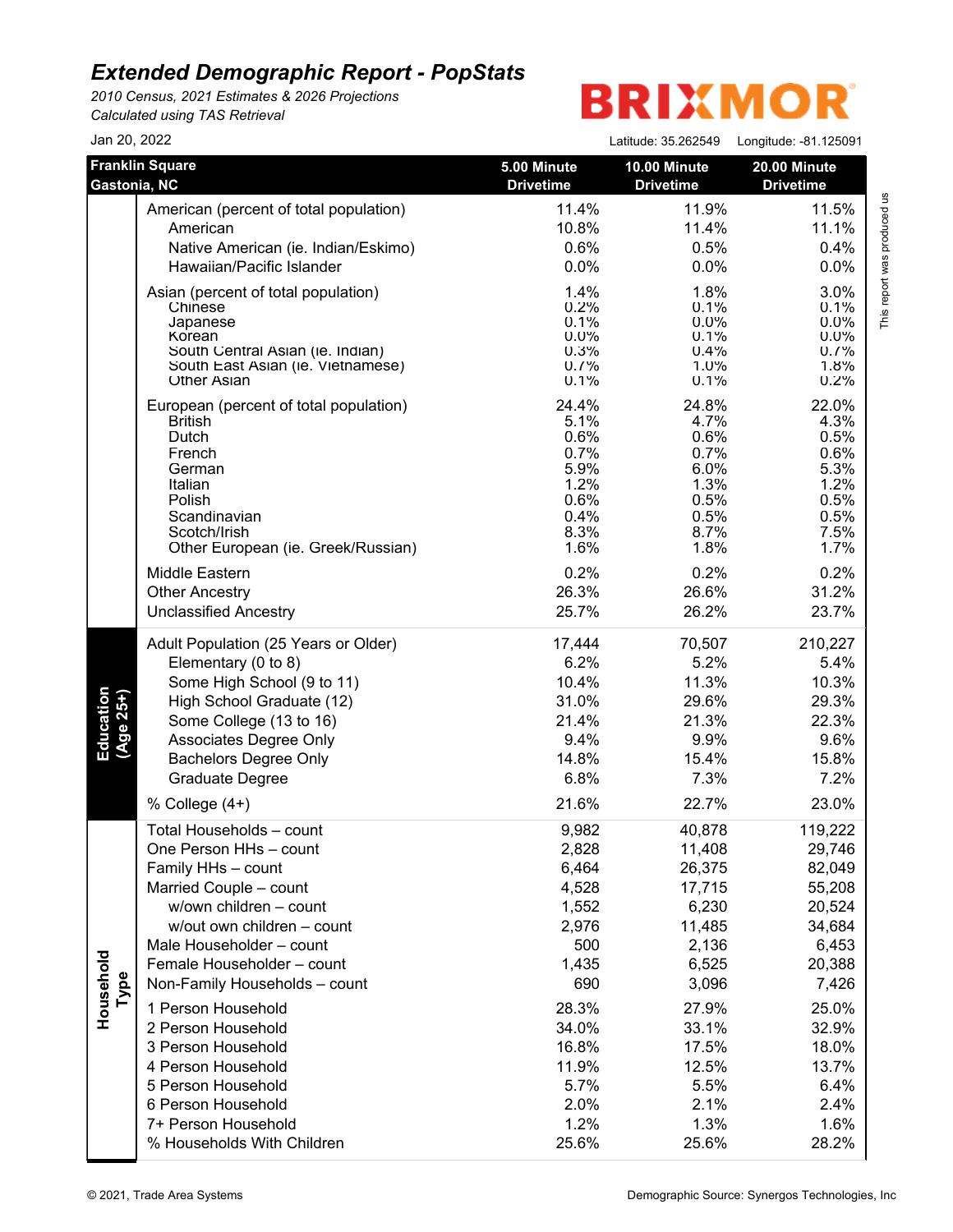*2010 Census, 2021 Estimates & 2026 Projections Calculated using TAS Retrieval*

| Jan 20, 2022            |                                        |                                 | Latitude: 35.262549              | Longitude: -81.125091            |
|-------------------------|----------------------------------------|---------------------------------|----------------------------------|----------------------------------|
| Gastonia, NC            | <b>Franklin Square</b>                 | 5.00 Minute<br><b>Drivetime</b> | 10.00 Minute<br><b>Drivetime</b> | 20.00 Minute<br><b>Drivetime</b> |
|                         | <b>Total Housing Units</b>             | 11,039                          | 45,603                           | 131,606                          |
|                         | <b>Owner Occupied Percent</b>          | 53.5%                           | 53.0%                            | 58.7%                            |
|                         | <b>Renter Occupied Percent</b>         | 36.9%                           | 36.7%                            | 31.9%                            |
|                         | <b>Vacant Housing Percent</b>          | 9.6%                            | 10.4%                            | 9.4%                             |
|                         | Total Housing Units (Census 2000)      | 9,285                           | 37,062                           | 96,977                           |
|                         | For Rent (Census 2000)                 | 53%                             | 45%                              | 41%                              |
|                         | For Sale (Census 2000)                 | 11%                             | 17%                              | 20%                              |
|                         | Rented or Sold, (Census 2000)          | 5%                              | 11%                              | 11%                              |
|                         | Seasonal (Census 2014)                 | 6%                              | 4%                               | 5%                               |
|                         | Other (Census 2000)                    | 28%                             | 22%                              | 20%                              |
|                         | Homes Built 1990 to 2000               | 13%                             | 15%                              | 19%                              |
|                         | Homes Built 1980 to 1989               | 16%                             | 14%                              | 15%                              |
| Homes Built<br>By Year  | Homes Built 1970 to 1979               | 15%                             | 15%                              | 18%                              |
|                         | Homes Built 1960 to 1969               | 16%                             | 17%                              | 17%                              |
|                         | Homes Built 1950 to 1959               | 18%                             | 16%                              | 15%                              |
|                         | Homes Built 1940 to 1949               | 10%                             | 10%                              | 8%                               |
|                         | Homes Built Before 1939                | 11%                             | 13%                              | 9%                               |
|                         | 1 Unit                                 | 73%                             | 74%                              | 74%                              |
|                         | 2 - 9 Units                            | 13%                             | 13%                              | 12%                              |
| Structure<br>Units in   | Greater than 10 Units                  | 10%                             | 8%                               | 5%                               |
|                         | <b>Mobilie Trailer</b>                 | 3%                              | 5%                               | 9%                               |
|                         | <b>Other Units</b>                     | 0%                              | 0%                               | 0%                               |
|                         | Property Value \$1,000,000 or more     | 0.6%                            | 0.6%                             | 0.9%                             |
|                         | Property Value \$750,000 to \$999,999  | 0.4%                            | 0.7%                             | 1.2%                             |
|                         | Property Value \$500,000 to \$749,999  | 2.0%                            | 3.5%                             | 4.2%                             |
|                         | Property Value \$400,000 to \$499,999  | 3.2%                            | 4.7%                             | 5.7%                             |
| vner Occupied)          | Property Value \$300,000, to \$399,999 | 10.6%                           | 11.1%                            | 11.4%                            |
| Home Value              | Property Value \$200,000 to \$299,999  | 28.9%                           | 26.2%                            | 26.0%                            |
|                         | Property Value \$150,000 to \$199,999  | 19.6%                           | 17.6%                            | 18.0%                            |
|                         | Property Value \$100,000 to \$149,999  | 17.6%                           | 18.8%                            | 18.4%                            |
|                         | Property Value \$60,000 to \$99,999    | 11.2%                           | 10.5%                            | 8.5%                             |
| ş                       | Property Value \$40,000 to \$59,999    | 2.4%                            | 2.5%                             | 1.9%                             |
|                         | Property Value \$0 to \$39,999         | 3.7%                            | 3.7%                             | 3.8%                             |
|                         | <b>Median Home Value</b>               | \$185,850                       | \$189,940                        | \$198,187                        |
|                         | <b>Median Rent</b>                     | \$578                           | \$554                            | \$537                            |
|                         | \$0 and under - percent                | 18.6%                           | 18.8%                            | 18.4%                            |
|                         | \$1 to \$4999 - percent                | 9.7%                            | 9.8%                             | 9.4%                             |
|                         | \$5k to \$9999 - percent               | 5.0%                            | 5.0%                             | 4.9%                             |
|                         | \$10k to \$24999 - percent             | 6.6%                            | 6.7%                             | 6.6%                             |
|                         | \$25k to \$49999 - percent             | 6.9%                            | 6.9%                             | 7.0%                             |
| per Household<br>Wealth | \$50k to \$99999 - percent             | 10.3%                           | 10.3%                            | 10.4%                            |
|                         | \$100k to \$249999 - percent           | 17.7%                           | 17.6%                            | 17.8%                            |
|                         |                                        |                                 |                                  |                                  |
|                         | \$250k to \$499999 - percent           | 12.3%                           | 12.2%                            | 12.5%                            |
|                         | $$500k+ - percent$                     | 12.9%                           | 12.8%                            | 13.2%                            |
|                         | Median HH Wealth                       | \$65,541                        | \$63,884                         | \$68,317                         |
|                         | Avg HH Wealth                          | \$218,333                       | \$216,671                        | \$221,682                        |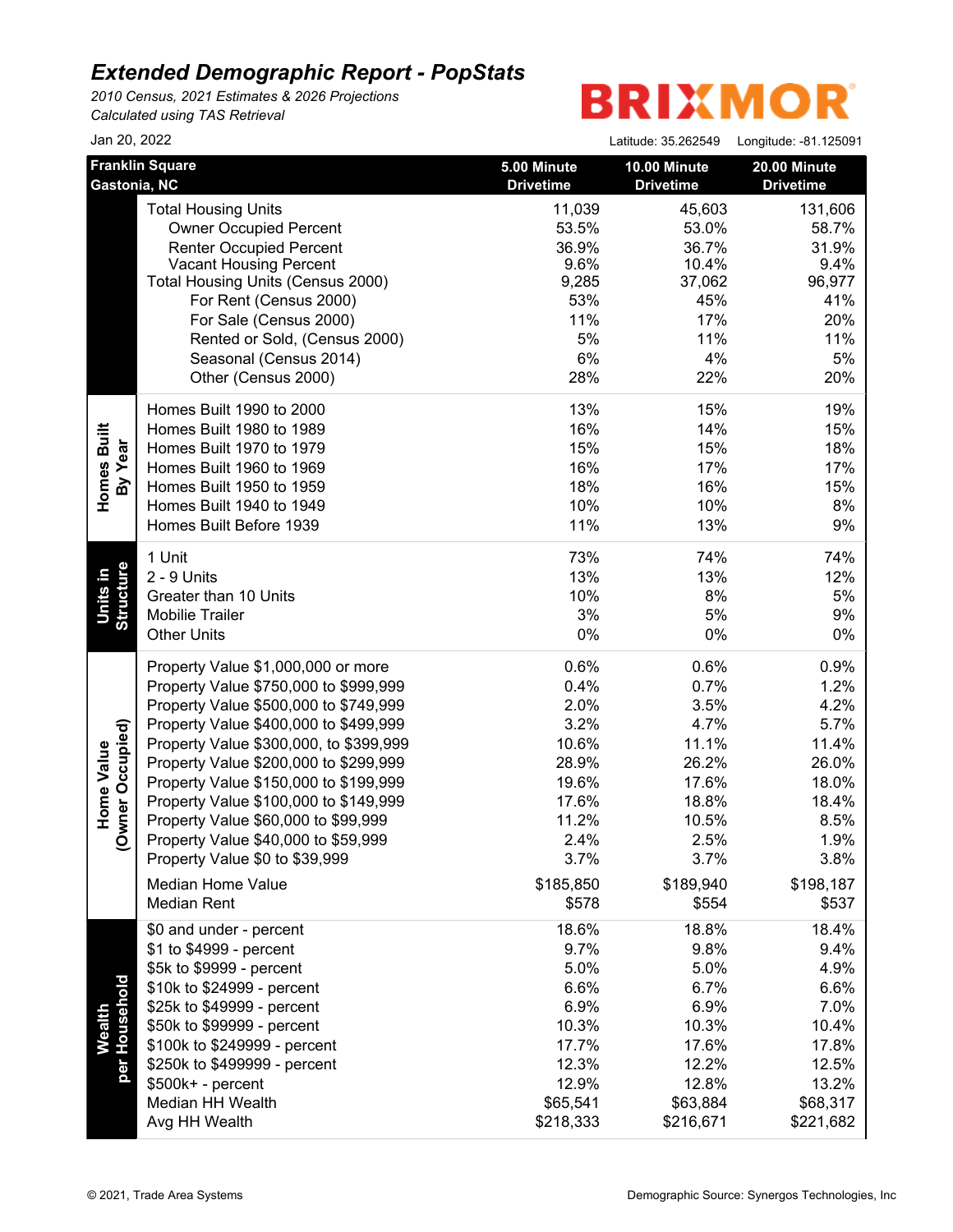*2010 Census, 2021 Estimates & 2026 Projections Calculated using TAS Retrieval*

|                              | Jan 20, 2022                               |                                 | Latitude: 35.262549              | Longitude: - 81.125091           |
|------------------------------|--------------------------------------------|---------------------------------|----------------------------------|----------------------------------|
|                              | <b>Franklin Square</b><br>Gastonia, NC     | 5.00 Minute<br><b>Drivetime</b> | 10.00 Minute<br><b>Drivetime</b> | 20.00 Minute<br><b>Drivetime</b> |
|                              |                                            |                                 |                                  |                                  |
|                              | <b>Economic Viability Local</b>            | 271                             | 271                              | 272                              |
|                              | <b>Economic Viability Indexed</b>          | 104                             | 104                              | 105                              |
| Economic<br>Viability        |                                            |                                 |                                  |                                  |
|                              | Employed Civilian Pop 16+ by Occupation    | 12,277                          | 49,646                           | 153,194                          |
|                              | Managerial/Executive                       | 13.2%                           | 14.1%                            | 14.4%                            |
| (Employed Civilians Age 16+) | <b>Professional Specialty</b>              | 15.8%                           | 17.2%                            | 17.4%                            |
|                              | <b>Healthcare Support</b>                  | 2.7%                            | 3.3%                             | 3.2%                             |
|                              | Sales                                      | 9.4%                            | 10.0%                            | 10.4%                            |
|                              | Office & Administrative Support            | 13.6%                           | 11.6%                            | 12.1%                            |
|                              | <b>Protective Service</b>                  | 2.1%                            | 1.9%                             | 1.9%                             |
|                              | <b>Food Preperation</b>                    | 7.6%                            | 6.2%                             | 5.6%                             |
|                              | <b>Building Maintenance &amp; Cleaning</b> | 4.5%                            | 4.3%                             | 4.2%                             |
|                              | Personal Care                              | 2.2%                            | 2.6%                             | 2.6%                             |
|                              | Farming, Fishing, & Forestry               | 0.2%                            | 0.4%                             | 0.3%                             |
|                              | Construction                               | 8.4%                            | 9.0%                             | 9.1%                             |
|                              | Production & Transportation                | 20.3%                           | 19.5%                            | 18.9%                            |
|                              | <b>Percent White Collar Workers</b>        | 54.7%                           | 56.2%                            | 57.4%                            |
|                              | <b>Percent Blue Collar Workers</b>         | 45.3%                           | 43.8%                            | 42.6%                            |
|                              | Agriculture/Mining/Construction            | 5.2%                            | 6.3%                             | 7.2%                             |
|                              | Manufacturing                              | 16.9%                           | 16.6%                            | 15.1%                            |
|                              | Transportation                             | 7.4%                            | 6.4%                             | 7.4%                             |
|                              | Information                                | 1.3%                            | 1.7%                             | 1.8%                             |
|                              | Wholesale/Retail                           | 14.8%                           | 14.9%                            | 15.2%                            |
|                              | Finance, Insurance, Real Estate            | 8.3%                            | 6.6%                             | 7.3%                             |
|                              | <b>Professional Services</b>               | 3.6%                            | 4.3%                             | 4.7%                             |
|                              | <b>Management Services</b>                 | 0.2%                            | 0.2%                             | 0.1%                             |
|                              | <b>Administrative/Waste Services</b>       | 5.4%                            | 5.2%                             | 5.4%                             |
|                              | <b>Educational Services</b>                | 17.8%                           | 19.6%                            | 18.4%                            |
|                              | <b>Entertainment Services</b>              | 10.0%                           | 9.5%                             | 9.1%                             |
| Employed Civilians Age 16+)  | <b>Other Professional Services</b>         | 6.5%                            | 5.9%                             | 5.5%                             |
|                              | <b>Public Administration</b>               | 2.7%                            | 2.8%                             | 2.8%                             |
|                              | Drive to Work Alone                        | 83.7%                           | 82.6%                            | 81.4%                            |
|                              | Drive to Work Carpool                      | 12.8%                           | 13.5%                            | 13.7%                            |
|                              | Travel to Work by Public Transportation    | 0.2%                            | 0.5%                             | 1.4%                             |
| To Work                      | Drive to Work on Motorcycle                | 0.0%                            | 0.0%                             | 0.1%                             |
|                              | Drive to Work on Bicycle                   | 0.1%                            | 0.1%                             | 0.1%                             |
|                              | Walked to Work                             | 0.9%                            | 1.2%                             | 1.0%                             |
|                              | <b>Other Means</b>                         | 0.8%                            | 0.7%                             | 0.6%                             |
|                              | Work at Home                               | 1.6%                            | 1.5%                             | 1.6%                             |